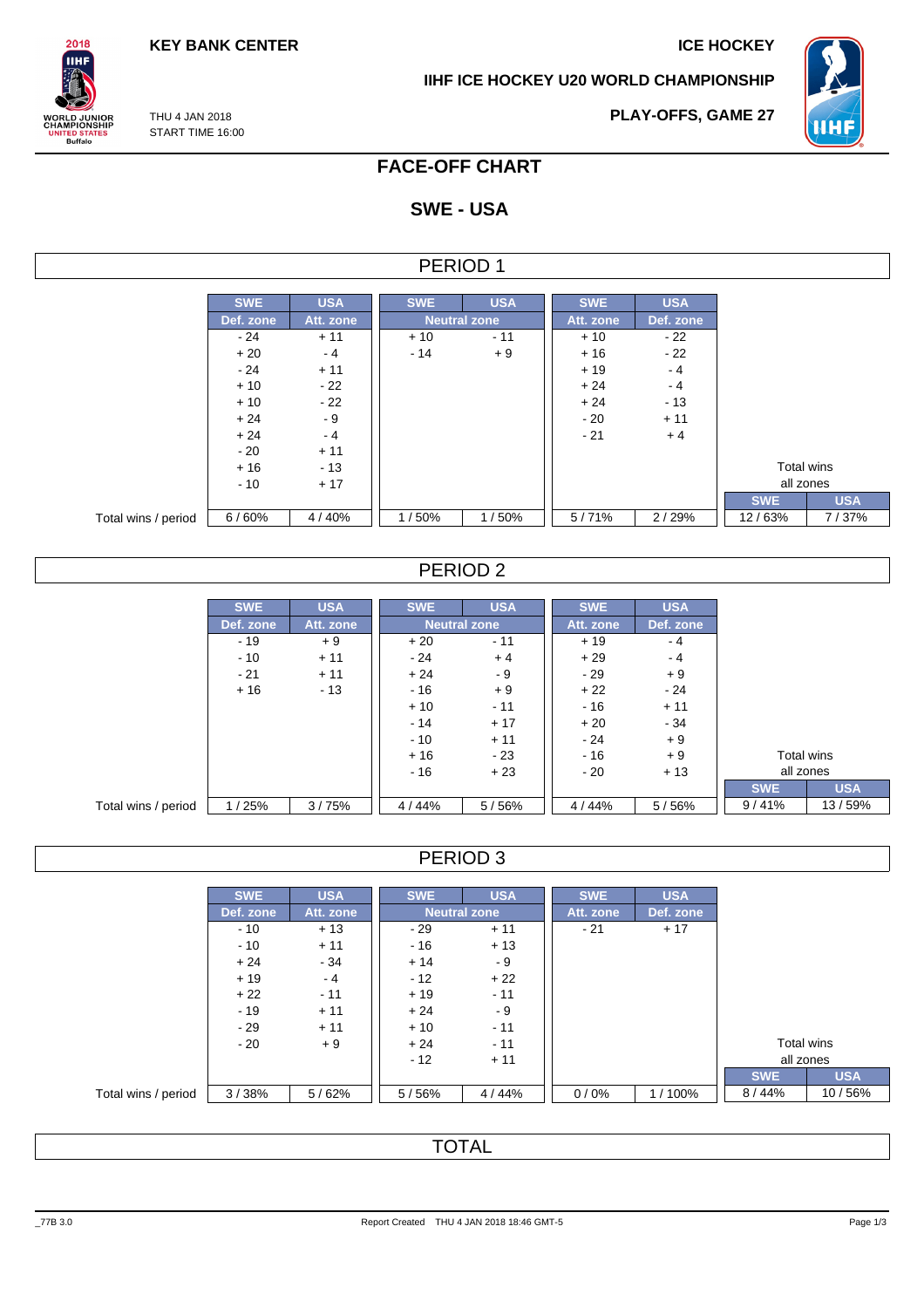## **KEY BANK CENTER ICE HOCKEY**

**PLAY-OFFS, GAME 27**





### THU 4 JAN 2018 START TIME 16:00



|                   | <b>SWE</b> | <b>JSA</b> | <b>SWE</b><br><b>JSA</b> |          | <b>SWE</b> | <b>USA</b> | Total wins |            |  |
|-------------------|------------|------------|--------------------------|----------|------------|------------|------------|------------|--|
|                   | Def. zone  | Att. zone  | <b>Neutral zone</b>      |          | Att. zone  | Def. zone  | all zones  |            |  |
|                   |            |            |                          |          |            |            | <b>SWE</b> | <b>USA</b> |  |
| Total wins / game | 10 / 45%   | 12/55%     | 10 / 50%                 | 10 / 50% | 9/53%      | 8/47%      | 29 / 49%   | 30/51%     |  |